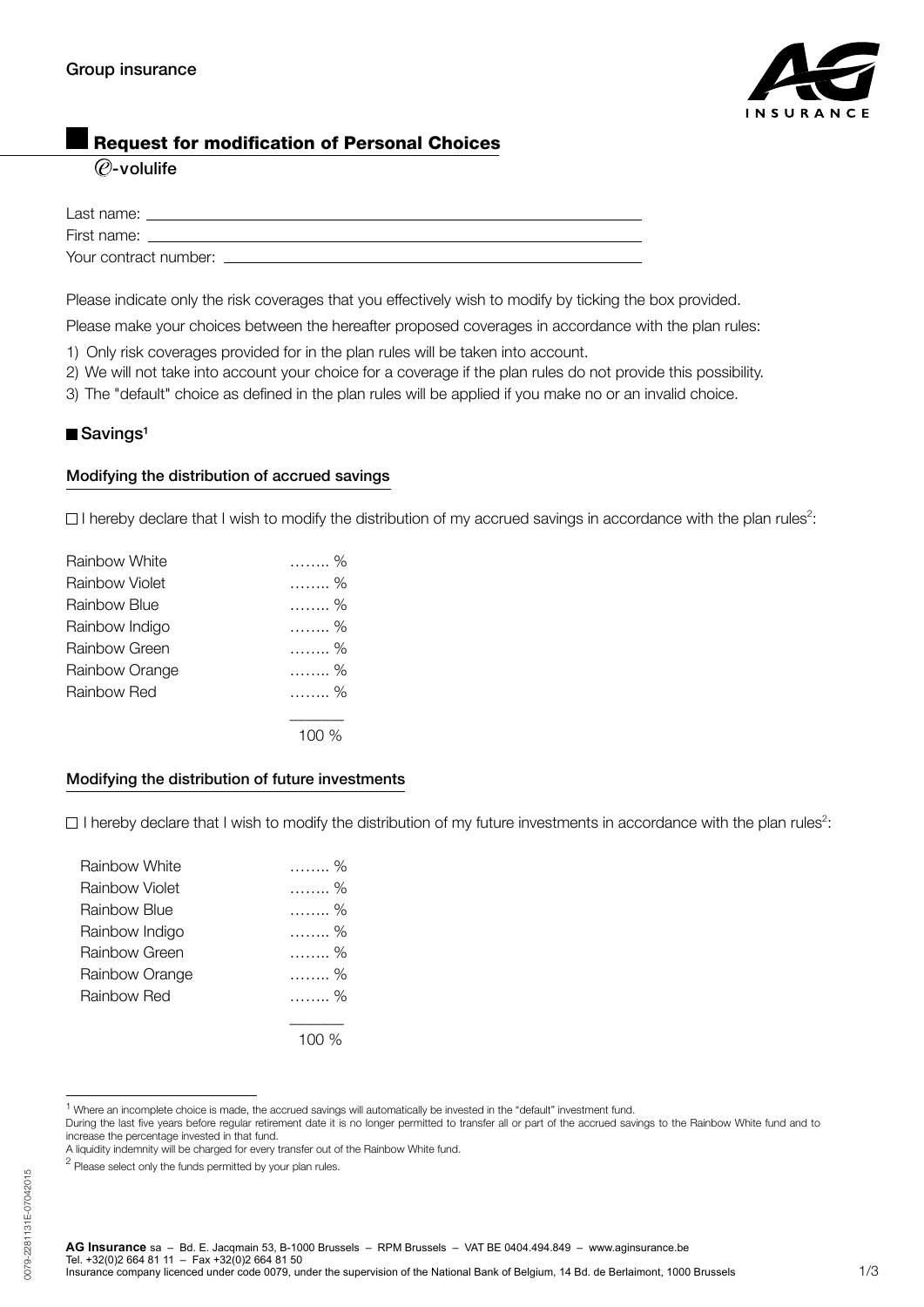

## Request for modification of Personal Choices

 $\overline{\varrho}$ -volulife

#### Risk coverages

### Modification of the minimum lump sum death benefit<sup>3</sup>

- $\Box$  I hereby declare that I wish to modify my minimum lump sum death benefit in accordance with the plan rules:
	- $\Box$  I opt for the standard formula. The standard formula is described in the plan rules.
- $\Box$  I determine myself the level of the risk coverage<sup>4</sup>.

| The selected lump sum death benefit is equal to:                                                |  |        |      |          |          |
|-------------------------------------------------------------------------------------------------|--|--------|------|----------|----------|
| the annual salary multiplied by: $\Box$ 0 $\Box$ 1                                              |  | $\Box$ | - 13 | $\Box$ 4 | $\Box$ 5 |
| increased, per child, by the annual salary multiplied by: $\square$ 0 $\square$ 0,5 $\square$ 1 |  |        |      |          |          |

### Modification of the supplementary lump sum accidental death benefit<sup>5</sup>

 $\Box$  I hereby declare that I wish to modify my lump sum accidental death benefit in accordance with the plan rules:

 $\Box$  I opt for the standard formula.

The standard formula is described in the plan rules.

 $\Box$  I determine myself the level of the risk coverage<sup>4</sup>. The selected lump sum accidental death benefit is equal to:

| the annual salary multiplied by: $\Box$ 0                 | $\Box$ 1 | $\Box$ 2 | $\Box$ $\Box$ 3 | $\Box$ 4            | $\Box 5$ |
|-----------------------------------------------------------|----------|----------|-----------------|---------------------|----------|
| increased, per child, by the annual salary multiplied by: |          |          | $\Box$ O        | $\Box$ 0.5 $\Box$ 1 |          |

## Modification of the disability annuity $3$

 $\Box$  I hereby declare that I wish to modify my disability annuity in accordance with the plan rules:

 $\Box$  I opt for the standard formula.

The standard formula is described in the plan rules.

 $\Box$  I determine myself the level of the risk coverage<sup>4</sup>.

The selected disability annuity is calculated based on the formula:

either  $\Box$  0 % S1 + 60 % S2 (and 60 % S3 in the event of occupational accident)

 $\Box$  10 % S1 + 70 % S2 (and 70 % S3 in the event of occupational accident)

 $\Box$  15 % S1 + 75 % S2 (and 75 % S3 in the event of occupational accident)

- $\Box$  20 % S1 + 80 % S2 (and 80 % S3 in the event of occupational accident)
- where S1 = 12 times monthly salary limited to the statutory ceiling illness and disability insurance S2 = part of the annual salary exceeding S1
	- S3 = part of the annual salary exceeding the statutory ceiling illness and disability insurance

 $3$  Please tick appropriate box(es)

Where the lump sum death benefit / disability annuity is increased, the medical acceptance procedure is again set in motion.

 $4$  Please select only a formula that is permitted in your plan rules.

<sup>5</sup> Please tick appropriate box(es).